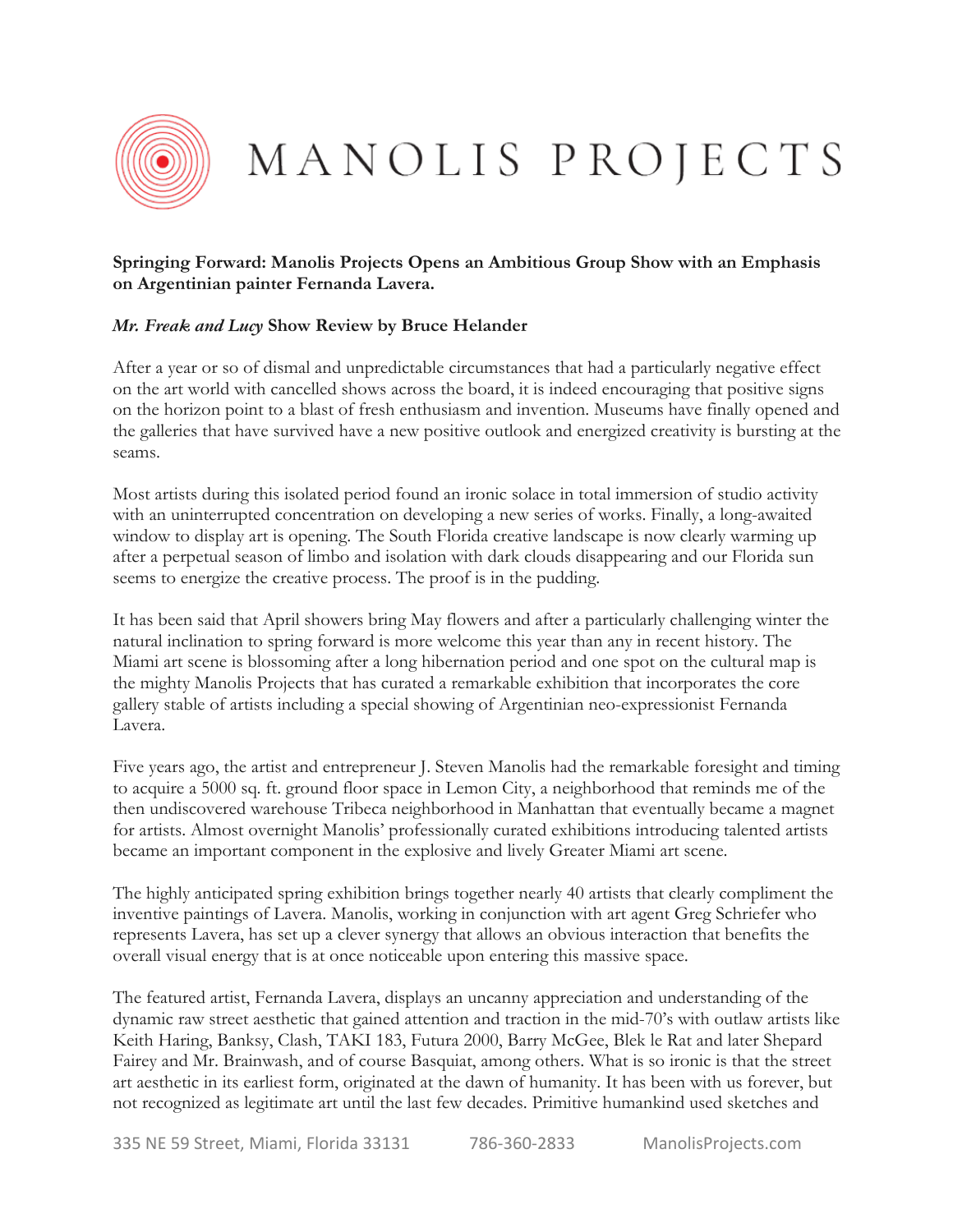crude expressive drawing as far back at 13,000 B.C. to communicate with one another and now in a twist Lavera has taken a cue from the past and laid it down in the present with an intelligent twist.

The artist has clearly developed a unique form of visual language that is compelling to examine and interpret. Like so many artists that have come on the art scene with an accelerated jump into notoriety, this talented artist is making waves with a distinctive style that combines her colorful Argentinian background, with its vivid influences and rhythmic sensibility into a strong idiosyncratic neo-expressionist statement with a complex pictorial language that paraphrases juxtapositions of harmony and aesthetic principals of multiplicity. In this new series of works, including huge, captivating canvases that seem to explode with invention and fearlessness, the artist presents a novel vernacular that is overpowering and unforgettable. Perhaps the vitality evident here derives its energy from the basic white background that an artist often utilizes as a springboard like a dramatic stage set, for a cast of surreal characters that often seem like dreams coming true. The recognizable figures and oversize cartoonish heads, skulls and dashes of expressionist vigor are carefully placed on different levels of perception where the images begin to effortlessly float as if they might be balloon figures participating in the Macy's Day Parade.

Abstracted figurative and spirited amorphic forms in space are the recognizable common denominators that the artist so valiantly displays while combing street smart iconographic flavors where silhouettes and shadows come into focus that often seem like dancers following their own beat inebriated with a potion of exuberance and native pride. Intentional drips and touches of spray paint accentuate the color compositions that further cement her recognizable style. Once introduced to this chorus of eccentric personalities, the ambulatory forms become familiar, and it is impossible not to recognize the artist's totally unique style that is propelling this talented artist into a genuine art world contender.

Clive Davis, the legendary Grammy award winning producer, and noted art collector, has observed that, "When I first discovered Lavera's work in Buenos Aires in 2016, I immediately recognized her enormous talent accented with a distinctive feminine Latin twist. This artist is the real deal."

Complementing Lavera's display is the impressive roster of other artists on view who might share some DNA like Banksy's delightful *Princess Di-Faced Tenner,* Ron Burkhardt's scribbly Notism, Rauschenberg's compositional genius, Salvador Dali's surrealist slant, and even Anthony Haden-Guest's cartoon depictions of curious personalities. Tom Otterness and Red Grooms bring more humor to the table as usual while Robert Berry's paintings bring a delightful perspective to great picture making. Jill Krutick adds another dimension with her swirling abstract expressionist compositions while Miles Slater contributes a wonderful narrative that always proposes an interesting story.

Artist Jojo Anavim adds a unique charm to this distinctive exhibition with his Pop Art flavored canvases that also recall early explorative works by James Rosenquist and David Salle. His former career as a graphic artist formally trained at Parsons has afforded a natural visual dialog that combines popular commercial imagery with a accomplished painters touch.

Another poetic aspect of this unusual group show is the fascinating constructivist works of J. Steven Manolis who began painting his large-scale abstract canvases in this very studio turned gallery. His works seem very much at home, literally, in this group exhibition environment. Manolis' work,